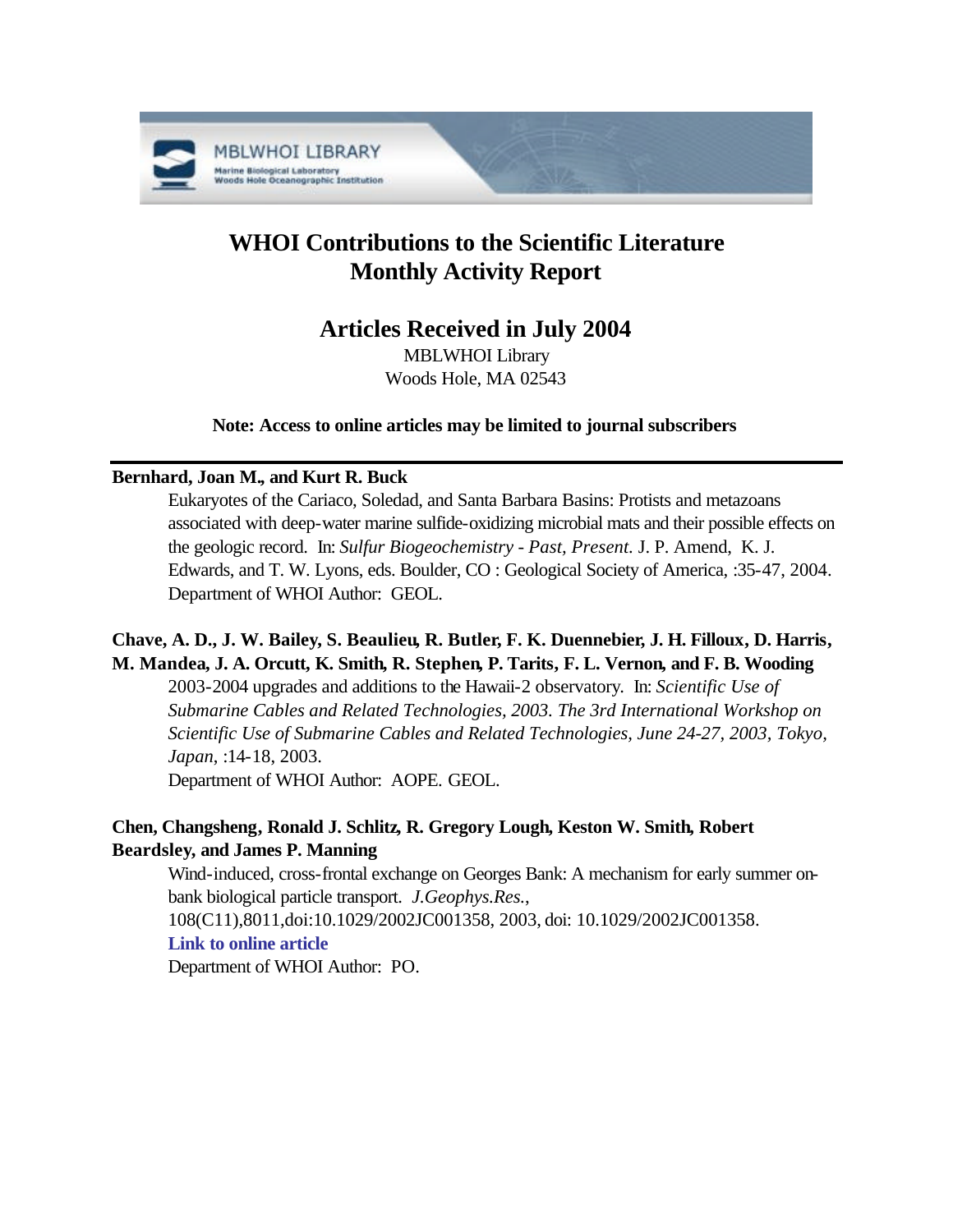### **Clift, Peter D., John F. Dewey, Amy E. Draut, David M. Chew, Maria Mange, and Paul D. Ryan**

Rapid tectonic exhumation, detachment faulting and orogenic collapse in the Caledonides of western Ireland. *Tectonophysics*, 384:91–113, 2004. Department of WHOI Author: GEOL.

### **Collie, Jeremy S., Katherine Richardson, and John H. Steele**

Regime shifts: Can ecological theory illuminate the mechanisms? *Prog.Oceanogr.*, 60:281- 302, 2004, doi: 10.1016/j.pocean.2004.02.013. **[Link to online article](http://dx.doi.org/10.1016/j.pocean.2004.02.013)**

Department of WHOI Author: MPC.

#### **Comiso, Josefino C., Jiayan Yang, Susumo Honjo, and Richard A. Krishfield**

Detection of change in the Arctic using satellite and in situ data. *J.Geophys.Res.*, 108(C12),3384,doi:10.1029/2002JC001347, 2003, doi: 10.1029/2002JC001347. **[Link to online article](http://dx.doi.org/10.1029/2002JC001347)** Department of WHOI Author: PO. GEOL.

#### **Edwards, Katrina J.**

Formation and degradation of seafloor hydrothermal sulfide deposits. In: *Sulfur Biogeochemistry - Past, Present.* J. P. Amend, K. J. Edwards, and T. W. Lyons, eds. Boulder, CO : Geological Society of America, :83-96, 2004. Department of WHOI Author: MCG. Contribution Number: **11058**

### **Fredriksson, David W., M. Robinson Swift, James D. Irish, Igor Tsukrov, and Barbaros Celikkol**

Fish cage and mooring system dynamics using physical and numerical models with field measurements. *Aquacultural Eng.Jour.*, 27:117-146, 2003. Department of WHOI Author: AOPE.

### **Georgen, Jennifer E., and Jian Lin**

Plume-transform interactions at ultra-slow spreading ridges: Implications for the Southwest Indian Ridge. *Geochem.Geophys.Geosyst.*, 4,9106,doi:10.1029/2003GC000542, 2003, doi: 10.1029/2003GC000542.

### **[Link to online article](http://dx.doi.org/10.1029/2003GC000542)**

Department of WHOI Author: GEOL. Contribution Number: **10487**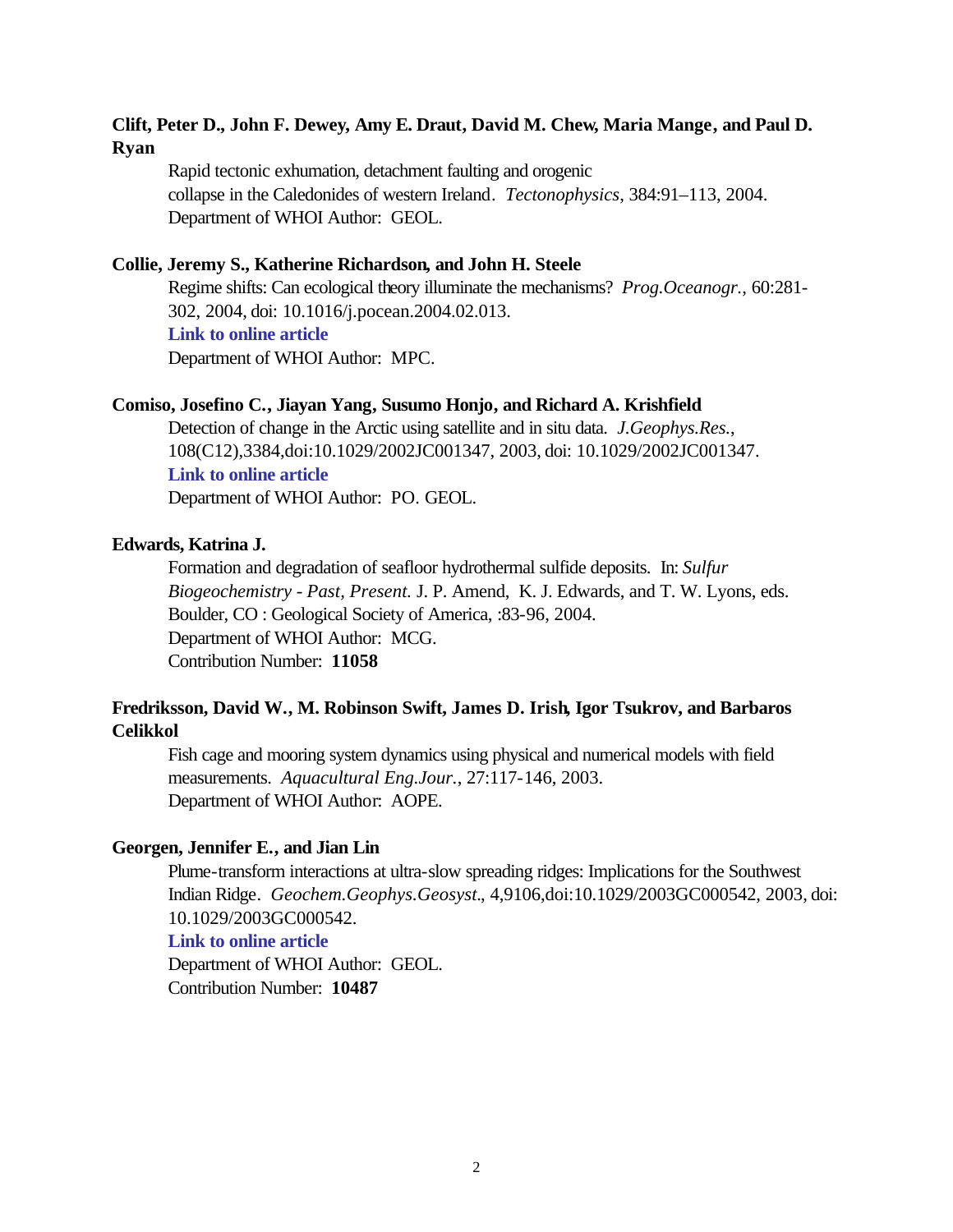### **Harpp, Karen S, Daniel J. Fornari, Dennis J. Geist, and Mark D. Kurz**

Genovesa Submarine Ridge: A manifestation of plume-ridge interaction in the northern Galapagos Islands. *Geochem.Geophys.Geosyst.*, 4,8511,doi:10.1029/2003GC000531, 2003, doi: 10.1029/2003GC000531.

### **[Link to online article](http://dx.doi.org/10.1029/2003GC000531)**

Department of WHOI Author: GEOL. MCG.

#### **Hayes, John M.**

Isotopic order, biogeochemical processes, and earth history. *Geochim.Cosmochim.Acta*, 68:1691-1700, 2004, doi: 10.1016/j.gca.2003.10.023.

### **[Link to online article](http://dx.doi.org/10.1016/j.gca.2003.10.023)**

Department of WHOI Author: GEOL.

#### **Hinrichs, K.-U., and A. Boetius**

The anaerobic oxidation of methane: New insights in microbial ecology and biogeochemistry. In: *Ocean Margin Systems*. G. Wefer, D. Billett, D. Hebbeln, B.B. Jorgensen, M. Schluter, and T. Van Weering, eds. Berlin: Springer-Verlag, :457-477, 2003. Department of WHOI Author: GEOL. Contribution Number: **10488**

### **Hintsa, E. J., G. P. Allsup, C. F. Eck, D. S. Hosom, M. J. Purcell, A. A. Roberts, D. R. Scott, E. R. Sholkovitz, W. T. Rawlins, P. A. Mulhall, K. Lightner, W. W McMillan, J. Song, and M. J. Newchurch**

New ozone measurement systems for autonomous operation on ocean buoys and towers. *J.Atmos.Ocean.Technol.*, 21:1007-1016, 2004, doi: 10.1175/1520- 0426(2004)021<1007:NOMSFA>2.0.CO;2.

#### **[Link to online article](http://dx.doi.org/10.1175/1520-0426(2004)021<1007:NOMSFA>2.0.CO;2)**

Department of WHOI Author: MCG. PO. AOPE. Contribution Number: **11101**

#### **Hoagland, Porter, Kenneth M. Riaf, Di Jin, and Hauke L. Kite-Powell**

A comparison of access systems for natural reseources: Drawing lessons for ocean aquaculture in the U.S. Exclusive Economic Zone. In: *Open-Ocean Aquaculture: From Research to Commercial Reality.* C. Bridger and B. Costa-Pierce, eds. Baton Rouge, LA: World Aquaculture Society, :23-44, 2003. Department of WHOI Author: MPC.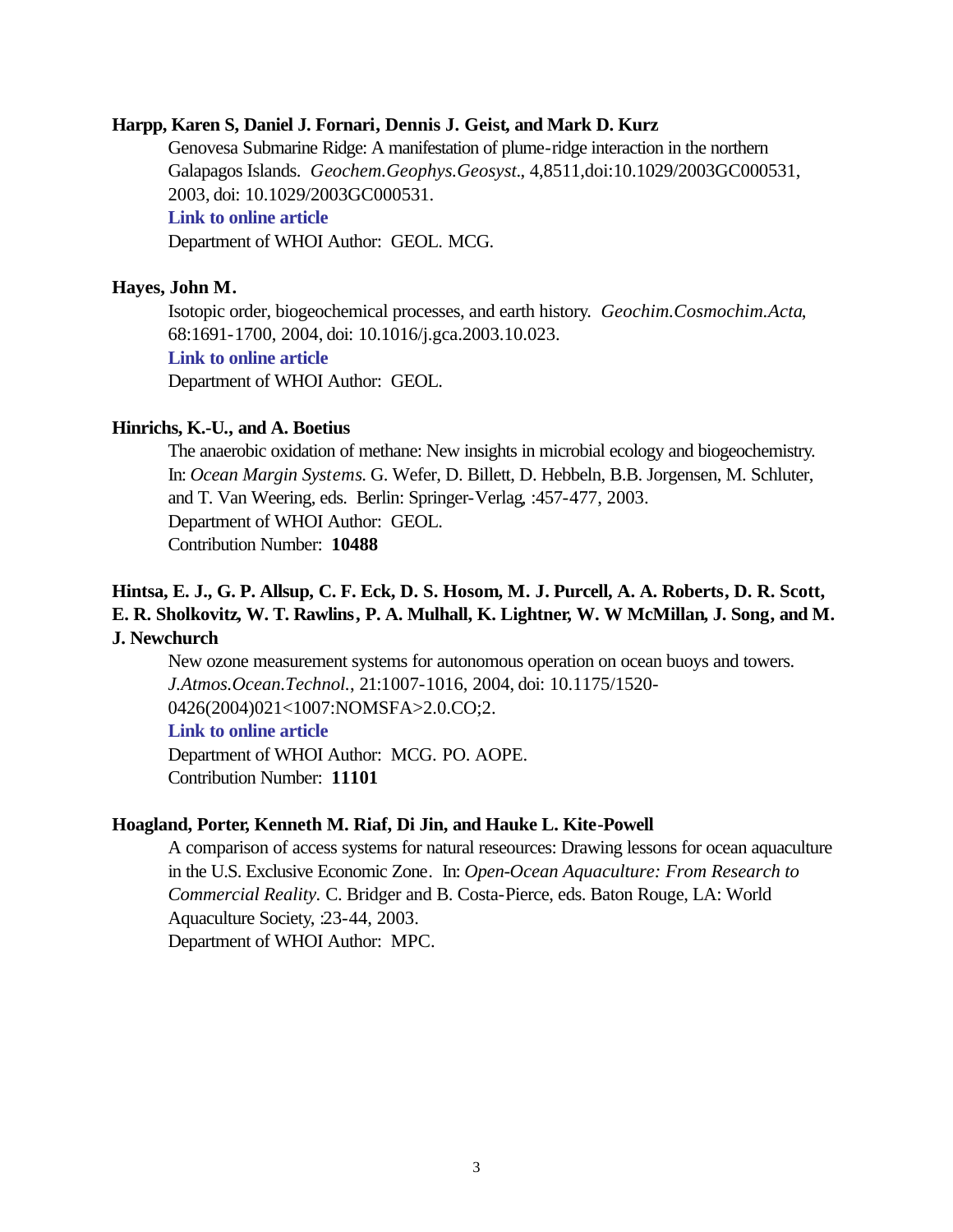# **Howe, Bruce M., Brian D. Dushaw, James A. Mercer, Peter F. Worcester, and NPAL Group** Acoustic thermometry times series in the North Pacific. In: *Scientific Use of Submarine Cables and Related Technologies, 2003. The 3rd International Workshop on Scientific Use of Submarine Cables and Related Technologies, June 24-27, 2003, Tokyo, Japan*, :111-114, 2003.

Department of WHOI Author: AOPE.

### **Huppert, Amit, and Andrew R. Solow**

Comment on "Deconvolving the  $d^{18}O$ -seawater component from subseasonal coral  $d^{18}O$  and Sr/Ca at Rarotonga in the southwestern subtropical Pacific for the period 1726 to 1997," by L. Ren, B. K. Linsley, G. M. Wellington, D. P.Schrag, andO Hoegh-Guldberg (2003). *Geochim.Cosmochim.Acta*, 68:3137-3138, 2004, doi: 10.1016/j.gca.2003.12.020. **[Link to online article](http://dx.doi.org/10.1016/j.gca.2003.12.020)** Department of WHOI Author: MPC.

### **Kaiser, M. J., M. C. V. Austen, and H. Ojaveer**

European biodiversity action plan for fisheries: Issues for non-target species. *Fish.Res.*, 69:1-6, 2004, doi: 10.1016/j.fishres.2004.05.001. **[Link to online article](http://dx.doi.org/10.1016/j.fishres.2004.05.001)**

Department of WHOI Author: MPC. Contribution Number: **11164**

### **Kaiser, M. J., M. Bergmann, H. Hinz, M. Galanidi, R. Shucksmith, E. I. S. Rees, T. Darbyshire, and K. Ramsay**

Demersal fish and epifauna associated with sandbank habitats. *Estuar.,Coast.Shelf Sci.*, 60:445-456, 2004, doi: 10.1016/j.ecss.2004.02.005.

### **[Link to online article](http://dx.doi.org/10.1016/j.ecss.2004.02.005)**

Department of WHOI Author: MPC.

### **Kienast, Stephanie S., Ingrid L. Hendy, John Crusius, Tom F. Pedersen, and Stephen E. Calvert**

Export production in the subarctic North Pacific over the last 800 kyrs: No evidence for iron fertilization? *J.Oceanogr.*, 60:189-203, 2004. Department of WHOI Author: MCG.

Contribution Number: **11059**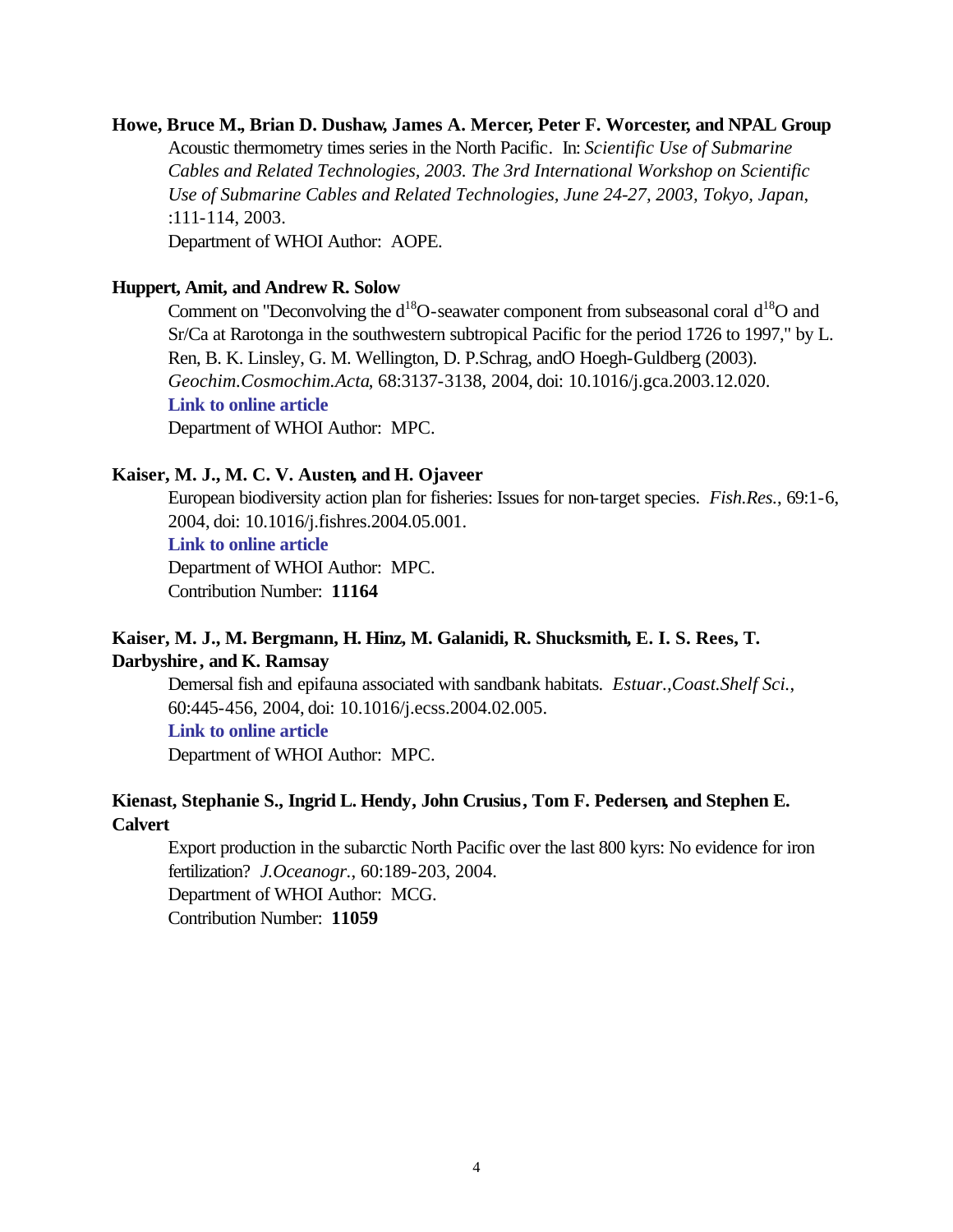### **Kumagai, Hidenori, Henry J. B. Dick, and Ichiro Kaneoka**

Noble gas signatures of abyssal gabbros and peridotites at an Indian Ocean core complex. *Geochem.Geophys.Geosyst.*, 4,9107,doi:10.1029/2003GC000540, 2003, doi: 10.1029/2003GC000540. **[Link to online article](http://dx.doi.org/10.1029/2003GC000540)** Department of WHOI Author: GEOL.

### **Lerczak, James A., and W. Rockwell Geyer**

Modeling the lateral circulation in straight, stratified estuaries. *J.Phys.Oceanogr.*, 34:1410- 1428, 2004, doi: 10.1175/1520-0485(2004)034<1410:MTLCIS>2.0.CO;2. **[Link to online article](http://dx.doi.org/10.1175/1520-0485(2004)034<1410:MTLCIS>2.0.CO;2)** Department of WHOI Author: PO. AOPE. Contribution Number: **10946**

#### **Maclennan, J., D. McKenzie, K. Gronvold, N. Shimizu, J. M. Elier, and N. Kitchen**

Melt mixing and crystallization under Theistateykir, northeast Iceland. *Geochem.Geophys.Geosyst.*, 4,8624,doi:10.1029/2003GC000558, 2003, doi: 10.1029/2003GC000558. **[Link to online article](http://dx.doi.org/10.1029/2003GC000558)**

Department of WHOI Author: GEOL.

### **Maffei, A. R., A. D. Chave, J. Graybeal, J. B. Edson, J. J. Fredericks, J. W. Ammerman, and R. Hanisch**

Building standards for access to oceanographic observatory instrumentation. In: *Scientific Use of Submarine Cables and Related Technologies, 2003. The 3rd International Workshop on Scientific Use of Submarine Cables and Related Technologies, June 24-27, 2003, Tokyo, Japan*, :279-284, 2003.

Department of WHOI Author: ADMIN. AOPE.

### **Maffei, Andrew, Alan Chave, Albert Bradley, Xavier Garcia, Haywood Gelman, Steven Lerner, and Frederick Sonnichsen**

A modular gigabit ethernet backbone for NEPTUNE and other ocean observatories. In: *Scientific Use of Submarine Cables and Related Technologies, 2003. The 3rd International Workshop on Scientific Use of Submarine Cables and Related Technologies, June 24-27, 2003, Tokyo, Japan*, :191-196, 2003. Department of WHOI Author: ADMIN. AOPE.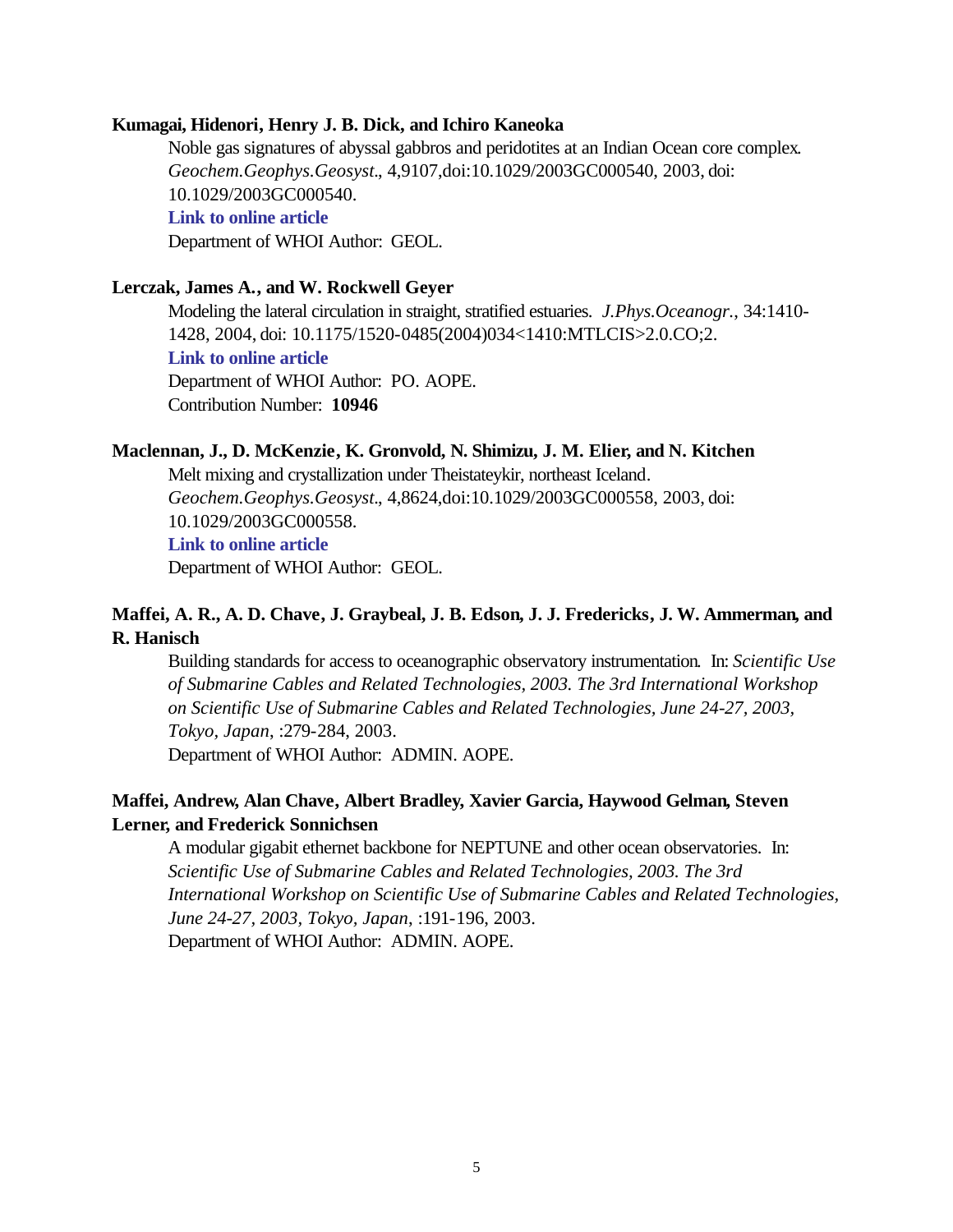### **Massion, Gene , Pat Beauchamp, Alan Chave, Tim McGinnis, Peter Phibbs, and Dave Rodgers**

System engineering for a regional scale cabled observatory, process and progress. In: *Scientific Use of Submarine Cables and Related Technologies, 2003. The 3rd International Workshop on Scientific Use of Submarine Cables and Related Technologies, June 24-27, 2003, Tokyo, Japan*, :234-239, 2003. Department of WHOI Author: AOPE.

### **Matsumoto, K., J. L. Sarmiento, R. M. Key, O. Aumont, J. L. Bullister, K. Caldeira, J. M. Campin, S. C. Doney, H. Drange, J.-C. Dutay, M. Follows, Y. Gao, A. Gnanadesikan, N. Gruber, A. Ishida, F. Joos, K. Lindsay, E. Maier-Reimer, J. C. Marshall, et al**

Evaluation of ocean carbon cycle models with data-based metrics. *Geophys.Res.Lett.*, 31,L07303,doi:10.1029/2003GL018970, 2004, doi: 10.1029/2003GL018970. **[Link to online article](http://dx.doi.org/10.1029/2003GL018970)** Department of WHOI Author: MCG.

### **McManus, J. F., R. Francois, J.-M. Gherardi, L. D. Keigwin, and S. Brown-Leger**

Collapse and rapid resumption of Atlantic meridional circulation linked to abrupt deglacial climate changes. *Nature*, 428:834-837, 2004, doi: 10.1038/nature02494. **[Link to online article](http://dx.doi.org/10.1038/nature02494)** Department of WHOI Author: GEOL. MCG. Contribution Number: **11116**

### **Nadakuditi, Rajesh, and James C. Preisig**

A channel subspace post-filtering approach to adaptive least-squares estimation. *IEEE Trans.Signal Process*, 52:1901-1914, 2004, doi: 10.1109/TSP.2004.828926. **[Link to online article](http://dx.doi.org/10.1109/TSP.2004.828926)** Department of WHOI Author: AOPE. Contribution Number: **10846**

### **Olli, Kalle, Michael G. Neubert, and Donald M. Anderson**

Encystment probability and encystment rate: New terms to quantitatively describe formation of resting cysts in planktonic microbial populations. *Mar.Ecol.Prog.Ser.*, 273:43-48, 2004. **[Link to online article](http://www.int-res.com/articles/meps2004/273/m273p043.pdf)** Department of WHOI Author: BIO.

Contribution Number: **11094**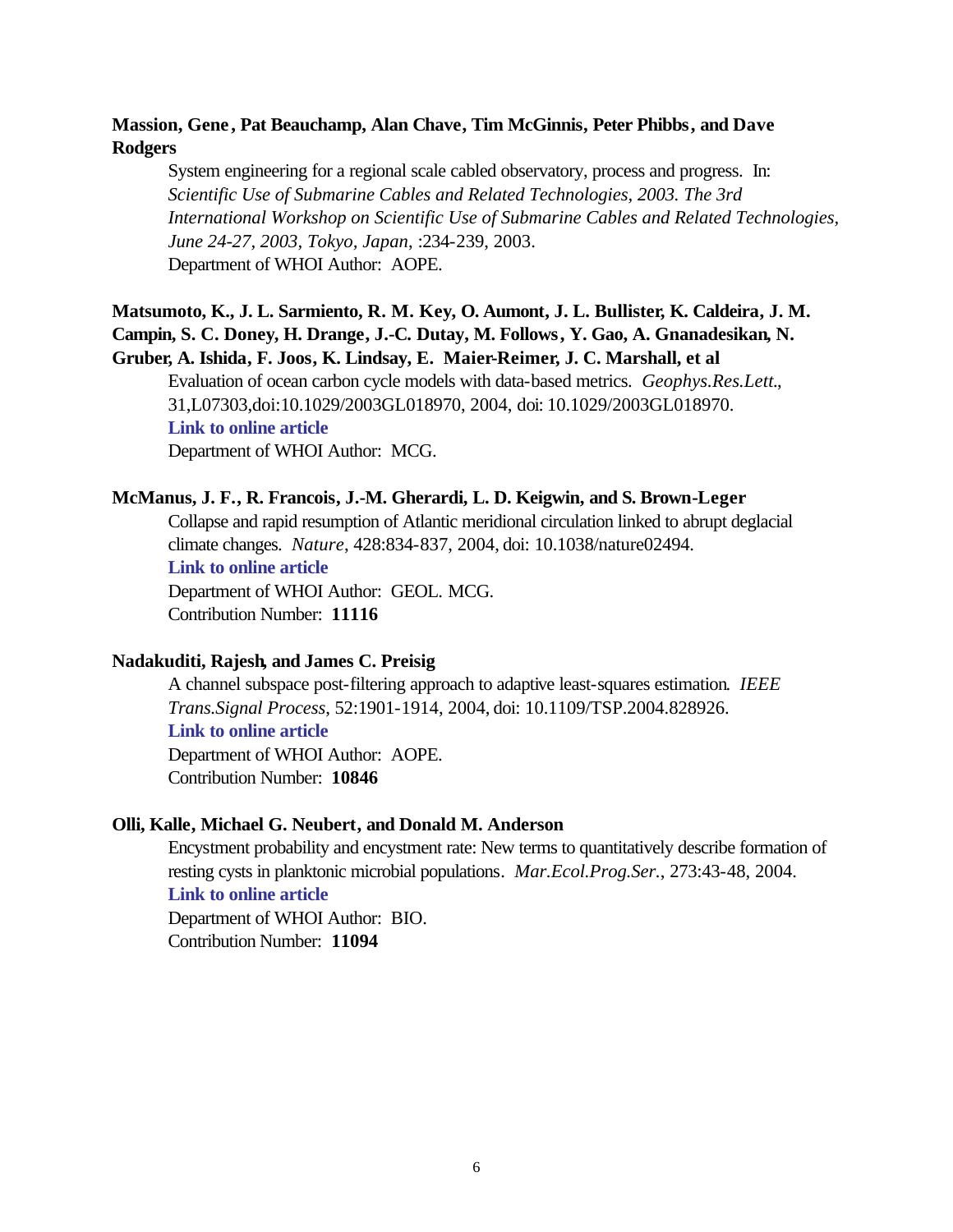#### **Omstedt, Anders, Christin Pettersen, Johan Rodhe, and Peter Winsor**

Baltic Sea climate: 200 yr of data on air temperature, sea level variation, ice cover, and atmospheric circulation. *Clim.Res.*, 25:205-216, 2004. Department of WHOI Author: PO.

### **Powell, Wade H., Hilary G. Morrison, E. Jennifer Weil, Sibel I. Karchner, Mitchell L. Sogin, John J. Stegeman, and Mark E. Hahn**

Cloning and analysis of the CYP1A promoter from the atlantic killifish (*Fundulus heteroclitus*). *Mar.Environ.Res.*, 58:119-124, 2004, doi: 10.1016/j.marenvres.2004.03.005. **[Link to online article](http://dx.doi.org/10.1016/j.marenvres.2004.03.005)**

Department of WHOI Author: BIO. Contribution Number: **10920**

### **Sheremet, Vitalii**

Laboratory experiments with tilted convective plumes on a centrifuge: A finite angle between the buoyancy force and axis of rotation. *J.Fluid Mech.*, 506:217-244, 2004, doi: 10.1017/S0022112004008572.

#### **[Link to online article](http://dx.doi.org/10.1017/S0022112004008572)**

Department of WHOI Author: PO. Contribution Number: **10446**

### **Sicre, Marie-Alexandrine, and Edward T. Peltzer**

Lipid geochemistry of remote aerosols from the southwestern Pacific Ocean sector. *Atmos.Environ.*, 38:1615-1624, 2004, doi: 10.1016/j.atmosenv.2003.12.012. http://dx.doi.org/10.1016/j.atmosenv.2003.12.012 Department of WHOI Author: MCG. Contribution Number: **11082**

### **Sigman, D. M., R. Robinson, A. N. Knapp, A. van Geen, D. C. McCorkle, J. A. Brandes, and R. C. Thunell**

Distinguishing between water column and sedimentary denitrification in the Santa Barbara Basin using the stable isotopes of nitrate. *Geochem.Geophys.Geosyst.*,

4,1040,doi:10.1029/2002GC000384, 2003, doi: 10.1029/2002GC000384.

#### **[Link to online article](http://dx.doi.org/10.1029/2002GC000384)**

Department of WHOI Author: GEOL.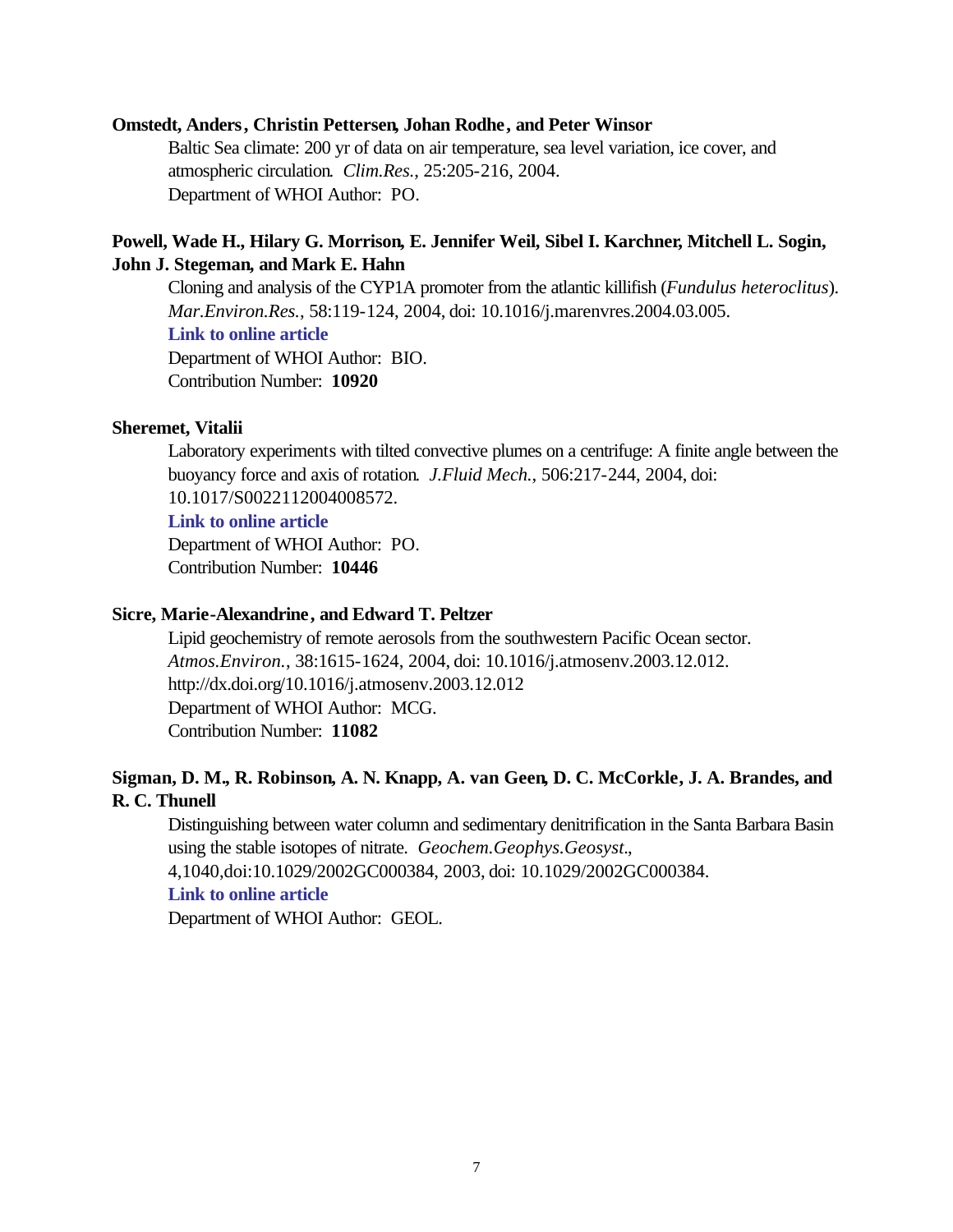### **Spiegelman, Marc, and Peter B. Kelemen**

Extreme chemical variability as a consequence of channelized melt transport. *Geochem.Geophys.Geosyst.*, 4,1055,doi:10.1029/2002GC000336, 2003, doi: 10.1029/2002GC000336. **[Link to online article](http://dx.doi.org/10.1029/2002GC000336)** Department of WHOI Author: GEOL.

### **Stanton, Timothy K., and Dezhang Chu**

On the acoustic difftraction by the edges of benthic shells. *J.Acoust.Soc.Am.*, 116:239-244, 2004, doi: 10.1121/1.1675813.

**[Link to online article](http://dx.doi.org/10.1121/1.1675813)**

Department of WHOI Author: AOPE. Contribution Number: **11113**

#### **Steele, John, and Porter Hoagland**

Reply to Zeller and Russ. *Fish.Res.*, 67:247-248, 2004, doi: 10.1016/j.fishres.2004.01.002. **[Link to online article](http://dx.doi.org/10.1016/j.fishres.2004.01.002)**

Department of WHOI Author: MPC.

### **Stephen, Ralph, Junzo Kasahara, Gary D. Acton, and the ODP Leg 200 Scientific Party**

Ocean crustal drilling at the Hawaii-2 observatory. In: *Scientific Use of Submarine Cables and Related Technologies, 2003. The 3rd International Workshop on Scientific Use of Submarine Cables and Related Technologies, June 24-27, 2003, Tokyo, Japan*, :8-13, 2003.

Department of WHOI Author: GEOL.

### **Thresher, Ronald, Stephen R. Rintoul, J. Anthony Koslow, Chris Weidman, Jess Adkins, and Craig Proctor**

Oceanic evidence of climate change in southern Australia over the last three centuries. *Geophys.Res.Lett.*, 31,L07212,doi:10.1029/2003GL018869, 2004, doi: 10.1029/2003GL018869.

### **[Link to online article](http://dx.doi.org/10.1029/2003GL018869)**

Department of WHOI Author: GEOL.

### **Toole, D. A., D. J. Kieber, R. P. Kiene, E. M. White, J. Bisgrove, D. A. del Valle, and D. Slezak**

High dimethylsulfide photolysis rates in nitrate-rich Antarctic waters. *Geophys.Res.Lett.*, 31,L11307,doi:10.1029/2004GL019863, 2004, doi: 10.1029/2004GL019863. **[Link to online article](http://dx.doi.org/10.1029/2004GL019863)**

Department of WHOI Author: MCG. Contribution Number: **11163**